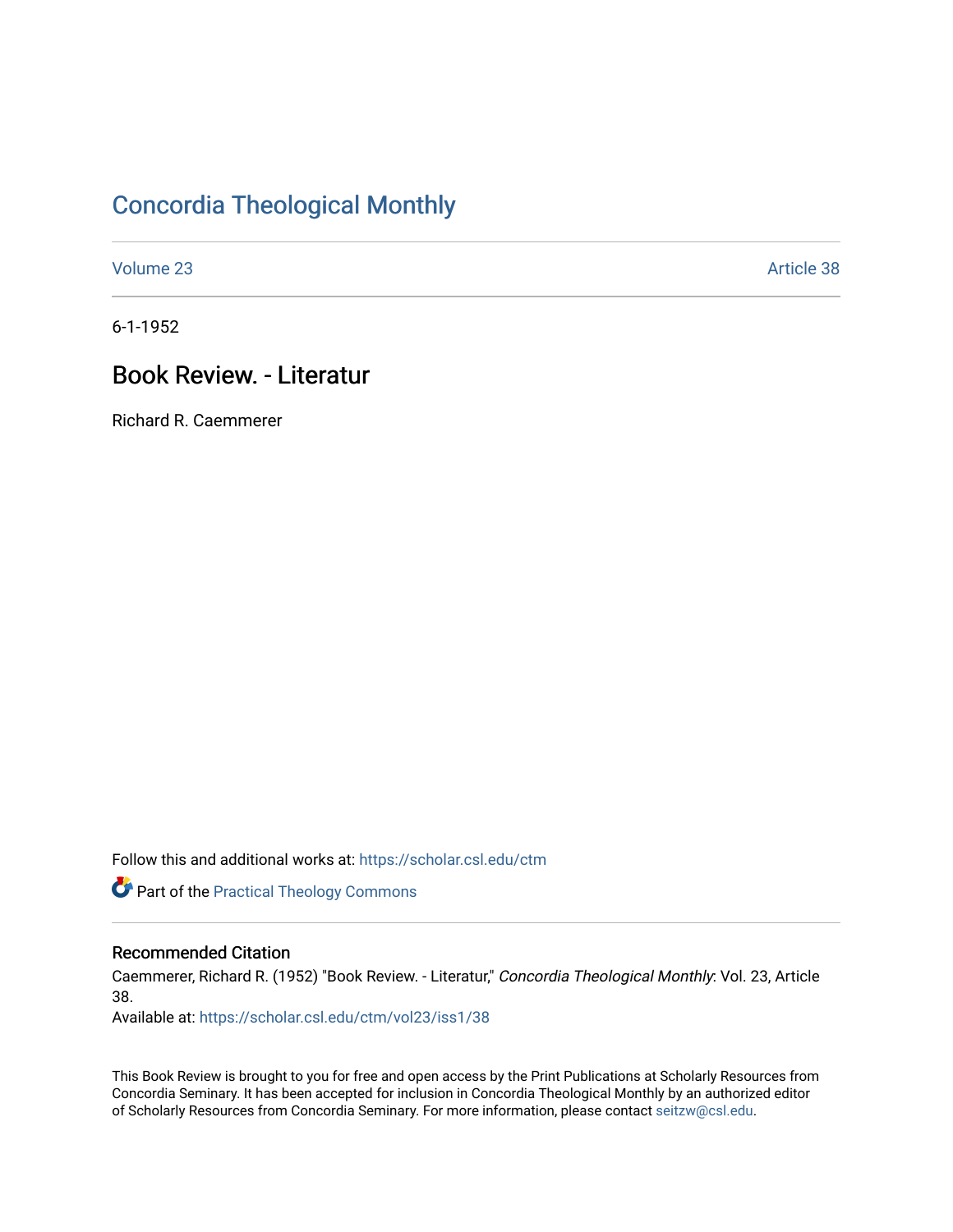## **BOOK REVIEW**

EVANGELISM, CHRIST'S IMPERATIVE COMMISSION. By Roland Q. Leavell. Broadman Press, Nashville, Tenn., c. 1951. XIII + 234 pages, 5¾ XS¼. \$3.00.

The author is professor of evangelism at the Baptist Theological Seminary of New Orleans. He has prepared this book as a textbook for his courses. It includes much information presented tbetically and provides bibliographies. Five chapters give a brief survey of evangelism **in the** history of the Church. Over half of *the* book outlines programs of evangelism by the Church and methods of personal evangelism. Each chapter provides suggestions for special study. A brief index is included.

#### RICHARD **R. CAEMMERER**

20 CONFIRMATION SERMONS. By Pastors of the Evangelical Lutheran Church. Augsburg Publishing House, Minneapolis, Minn. 1951. 226 pages,  $5\frac{1}{2} \times 8$ . \$3.00.

Again Augsburg produces an interesting collection of sermons, this time for the confirmation services of catechumen classes. They vary remarkably in method, and hence the volume will be stimulating for the pastor to read through in sequence, by way of refreshing his own preparation of confirmation sermons. This preparation is apt to be slighted, because it falls into one of the busiest seasons of the preacher's year. Some of these sermons stress the content and the program of training which the class bas received, others the Sacrament of which they arc about to commune, others the wimess of the Christian life in which they are to **engage, and**  still others the significance of the Church and membership in it. To this reviewer a confirmation sermon ought to sucss the Church **as** *the* body ol Christ and our membership in it through Baptism and by faith in the redeeming work of our Lord. Reading a volume like this reminds of the fact that there is no substitute in catechetical training or preaching for the warm and personal relation of the pastor to the hearers and the cat-<br>• RICHARD R. CAEMMERER RICHARD R. CABMMERER

### THE LUTHERAN ORDER OF SERVICES. By Paul H.D. Lang. Concordia Publishing House, St. Louis, Mo. 58 pages, 5×71/2. 50 cents.

A simple discussion of our Lutheran orders of service prepared largely for the laity of the Church. It includes explanations of Lutheran orders of service in general, of the Order of Morning Service With and Without Communion, Matins, Vespers, Paraments, and Posture. The booklet can serve as an excellent basis for discussion of our liturgical practices and heritage for various groups of **a** parish which is intent upon using the worship materials of our Church intelligently and with understanding. Pascor Lang's presentation remains clear and sober throughout.

WALTER E. BUSZIN

478

1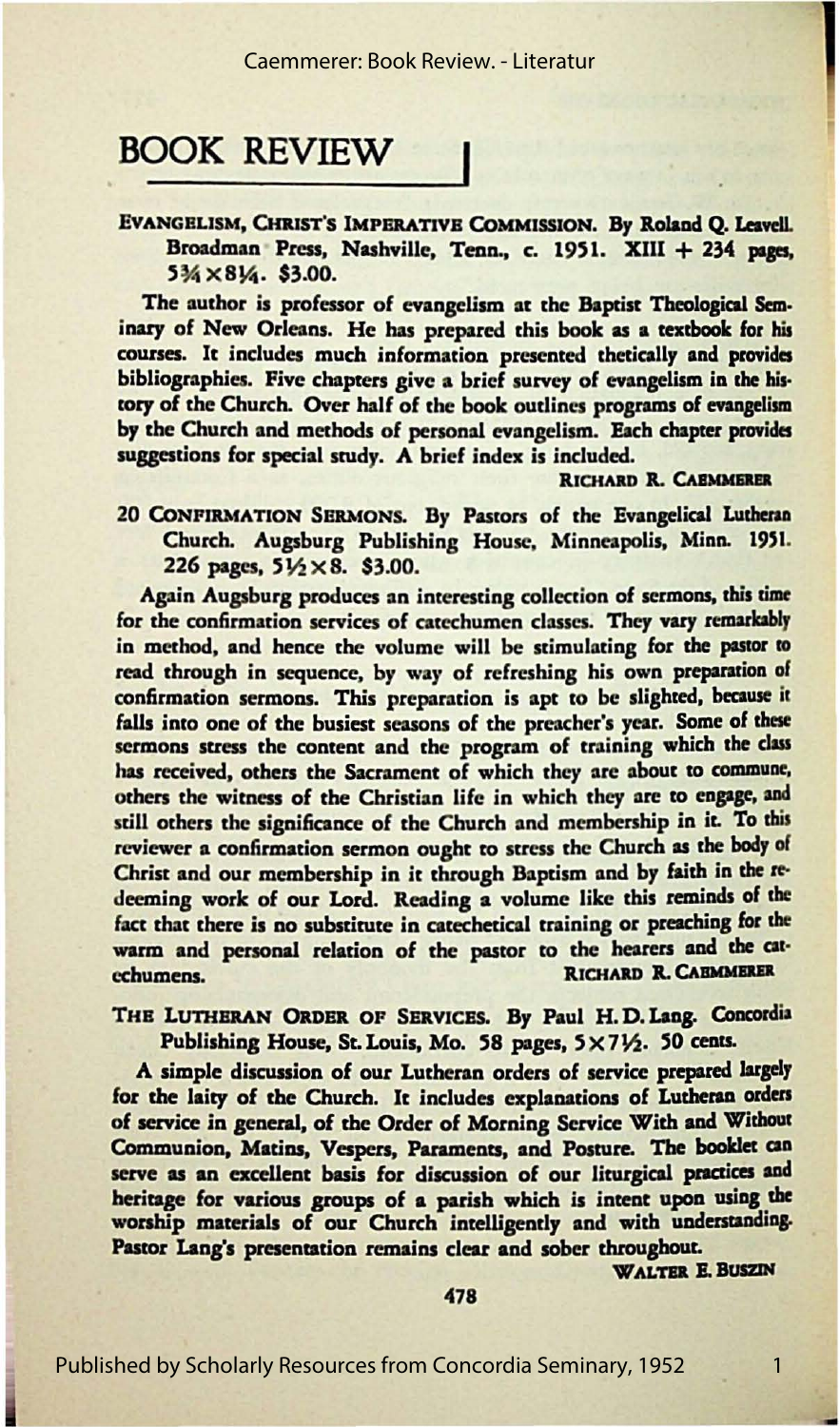BOOK REVIEW Concordia Theological Monthly, Vol. 23 [1952], Art. 38<br>**479** 

VOICE OF THE HEART (CARDIPHONIA). By John Newton. Moody Press, Chicago. 1950. 432 pages, 8¾ × 5¾. \$3.50.

John Newton's *Cardiphonia* merits indeed to be part of *The Wycliffe* Series of Christian Classics, a series which is to include about forty reprints released by the Moody Press. The series is to consist of "books which have shaped the spiritual thinking of generations of Christians, but which for many years have been found only in the libraries of successful collectors." The present volume includes also a biographical sketch of the author, written by William Culbertson. The author, John Newton, whose hymn "Glorious Things of Thee are Spoken" is sung by practically all Englishspeaking Christians, was likewise the author of the famous collection The Olney Hymns, published in 1770. From these hymns as well as from his Voice of the Heart one would never conclude that the author had **once been "an** infidel and libertine, a servant of slaves in Afria." He was **brought** ro the knowledge of his need for a Savior from sin during four **long weeks** in which he and the other members of the crew faced death **abnard a** disabled sailing vessel that tossed and drifted in the grip of a violent storm. In 1780 Newton became the rector of St. Mary Woolnoth, in London. It was during this rectorship that he became famous. He died on December 21, 1807.- While Newton's *Cardiphonia* discusses the need for sanctification in the life of man, he does not go to extremes and become pietistic or purely moralistic. He refers often to the fact that a sanctified life is ro be lived out of love for Chrisr, crucified and risen again. Since the volume is really a compilation of letters he wrote to people of various walks of life, it is not surprising to note that the author repeats himself quite often. Several letters arc naturally more interesting, inspiring, and devotional than others. We refer particularly to Letters XII, XV, XVI, XXI, and XXIII, all of which are outstanding indeed. Letter XVI, which treats Psalm 23, deserves to be published in pamphlet form, as do also other letters which will bring relief and clarification to the distressed<br>and confused soul. WALTER E. BUSZIN

BIBLE LIGHT ON DAILY LIFE. By Philip E. Howard, Jr. Van Kampen Press, Wheaton, Ill. 1951. 211 pages, 51/4 × 8. \$2.25.

A thoroughly evangelical devotional book which is a compilation of editorial notes the author has written for his columns in the Sunday School Times. While Mr. Howard's style is quite prosaic and at times even somewhar commonplace, his volume will give satisfaction to those who seek *not*  inspiration, but rather simple words of homely assurance.

#### WALTER E. BUSZIN

EUROPE AND AMERICA, THEIR CONTRIBUTIONS TO THE WORLD CHURCH. By Daniel Jenkins. The Westminster Press, Philadelphia, c. 1951. 72 pages, 51/4 × 73/8. \$1.50.

The young author of this book is a Congregational minister in England **who pined** his ecumenical interests from J. H. Oldham and bases this